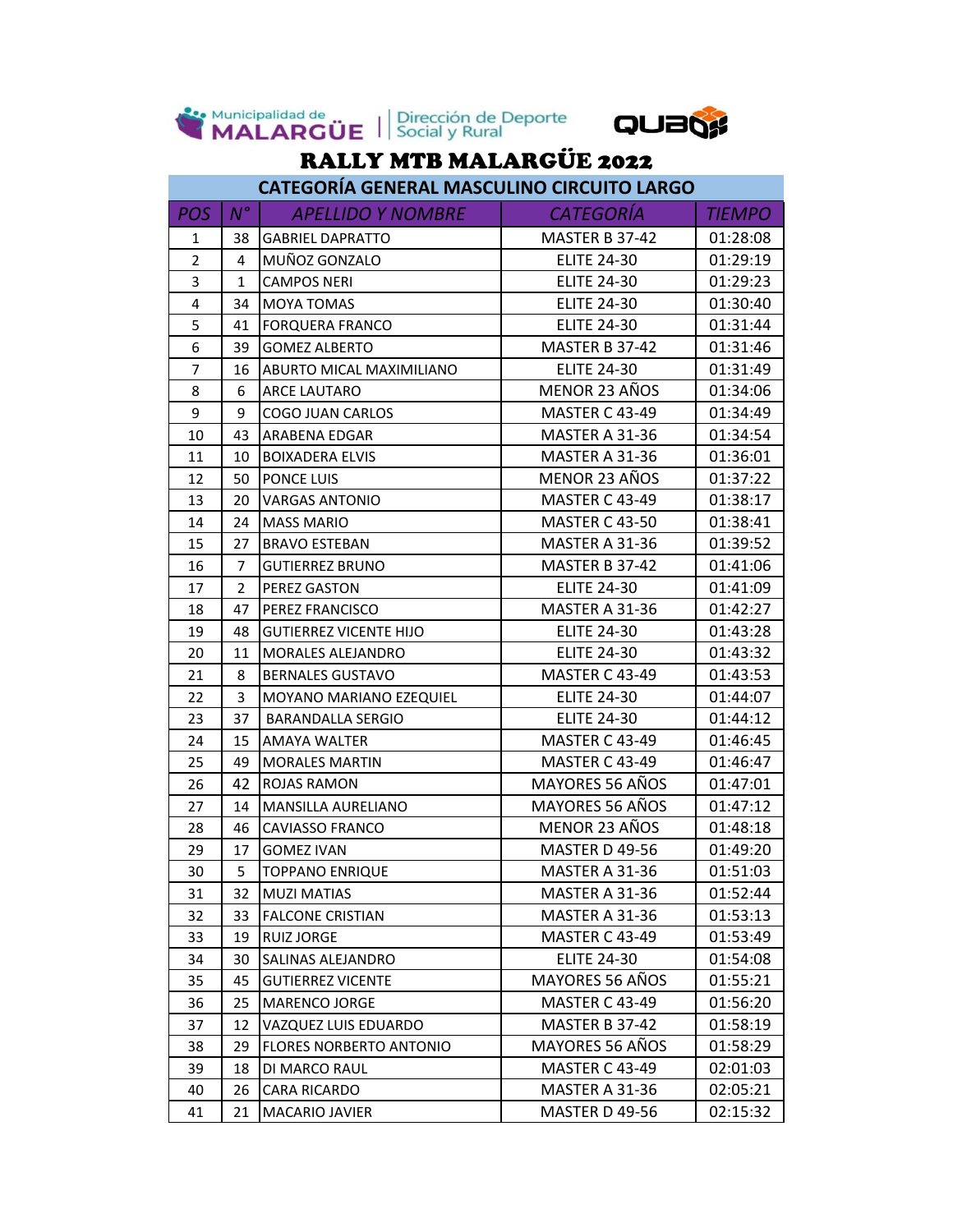| 42 | 40 | <b>IOLATE NICOLAS</b>     | <b>MASTER C 43-49</b> | 02:15:53 |
|----|----|---------------------------|-----------------------|----------|
| 43 |    | 35 RODRIGUEZ LUIS ALBERTO | MAYORES 56 AÑOS       | 02:52:41 |
| 44 | 36 | <b>IBEITL JONATHAN</b>    | <b>ELITE 24-30</b>    | 02:52:42 |

| $\sum_{i}^{Municipalidad de}$ Municipalidad de $\sum_{i}^{M}$ Dirección de Deporte | Municipalidad de |  |  |
|------------------------------------------------------------------------------------|------------------|--|--|
|------------------------------------------------------------------------------------|------------------|--|--|

ك



## RALLY MTB MALARGÜE 2022

| <b>CATEGORÍA GENERAL FEMENINO CIRCUITO LARGO</b> |             |                                |                       |               |  |
|--------------------------------------------------|-------------|--------------------------------|-----------------------|---------------|--|
| <b>POS</b>                                       | $N^{\circ}$ | <b>APELLIDO Y NOMBRE</b>       | <b>CATEGORÍA</b>      | <b>TIEMPO</b> |  |
| 1                                                | 99          | <b>CABEZA SOL</b>              | <b>ELITE 24-30</b>    | 01:42:24      |  |
| $\overline{2}$                                   | 94          | <b>DOMINGUEZ VALENTINA</b>     | MENORES 23 AÑOS       | 01:53:34      |  |
| 3                                                | 90          | <b>HERNANDEZ GISELA</b>        | MASTER B 37-42        | 01:57:27      |  |
| 4                                                | 96          | LIMA VIVIANA                   | <b>MASTER C 43-49</b> | 01:57:30      |  |
| 5                                                | 93          | HERRERA ALEJANDRA              | MASTER B 37-42        | 02:01:26      |  |
| 6                                                | 97          | <b>GALLEGO EVELIN</b>          | MASTER B 37-42        | 02:05:35      |  |
| 7                                                | 89          | <b>BENITEZ LAURA</b>           | MAYORES 50 AÑOS       | 02:07:43      |  |
| 8                                                | 91          | AMAYA CARINA                   | <b>MASTER C 43-49</b> | 02:10:49      |  |
| 9                                                | 88          | <b>BUHAIRZUK CLAUDIA IVANA</b> | MAYORES 50 AÑOS       | 02:33:58      |  |
| 10                                               | 98          | <b>ANDRADES VALERIA</b>        | MASTER B 37-42        | 02:46:34      |  |
| 11                                               | 95          | <b>TAPIA GISELA</b>            | <b>MASTER C 43-49</b> | 02:56:18      |  |
| 12                                               | 92          | <b>JATUM ZAMIRA</b>            | <b>ELITE 24-30</b>    | 02:56:21      |  |

# So Municipalidad de Universión de Deporte



### RALLY MTB MALARGÜE 2022

**CATEGORÍA MASCULINO MENORES 23 AÑOS CIRCUITO LARGO**

| PO <sup>o</sup> | $\mathbf{M}^{\circ}$ | <b>APELLIDO Y NOMBRE</b> | <b>CATEGORIA</b> | <i>TIFMPO</i> |
|-----------------|----------------------|--------------------------|------------------|---------------|
|                 |                      | ARCE LAUTARO             | MENORES 23 AÑOS  | 01:34:06      |
|                 | 50                   | <b>PONCE LUIS</b>        | MENORES 23 AÑOS  | 01:37:22      |
|                 | 46                   | CAVIASSO FRANCO          | MENORES 23 AÑOS  | 01:48:18      |





## RALLY MTB MALARGÜE 2022

**CATEGORÍA MASCULINO ELITE CIRCUITO LARGO**

| <b>POS</b> | $\mathbf{N}^{\circ}$ | <b>APELLIDO Y NOMBRE</b>      | <b>CATEGORÍA</b>   | <b>TIEMPO</b> |
|------------|----------------------|-------------------------------|--------------------|---------------|
| 1          | 4                    | MUÑOZ GONZALO                 | <b>ELITE 24-30</b> | 01:29:19      |
| 2          | 1                    | <b>CAMPOS NERI</b>            | <b>ELITE 24-30</b> | 01:29:23      |
| 3          | 34                   | <b>MOYA TOMAS</b>             | <b>ELITE 24-30</b> | 01:30:40      |
| 4          | 41                   | <b>FORQUERA FRANCO</b>        | <b>ELITE 24-30</b> | 01:31:44      |
| 5          | 16                   | ABURTO MICAL MAXIMILIANO      | <b>ELITE 24-30</b> | 01:31:49      |
| 6          | $\overline{2}$       | PEREZ GASTON                  | <b>ELITE 24-30</b> | 01:41:09      |
| 7          | 48                   | <b>GUTIERREZ VICENTE HIJO</b> | <b>ELITE 24-30</b> | 01:43:28      |
| 8          | 11                   | <b>MORALES ALEJANDRO</b>      | <b>ELITE 24-30</b> | 01:43:32      |
| 9          | 3                    | MOYANO MARIANO EZEQUIEL       | <b>ELITE 24-30</b> | 01:44:07      |
| 10         | 37                   | <b>BARANDALLA SERGIO</b>      | <b>ELITE 24-30</b> | 01:44:12      |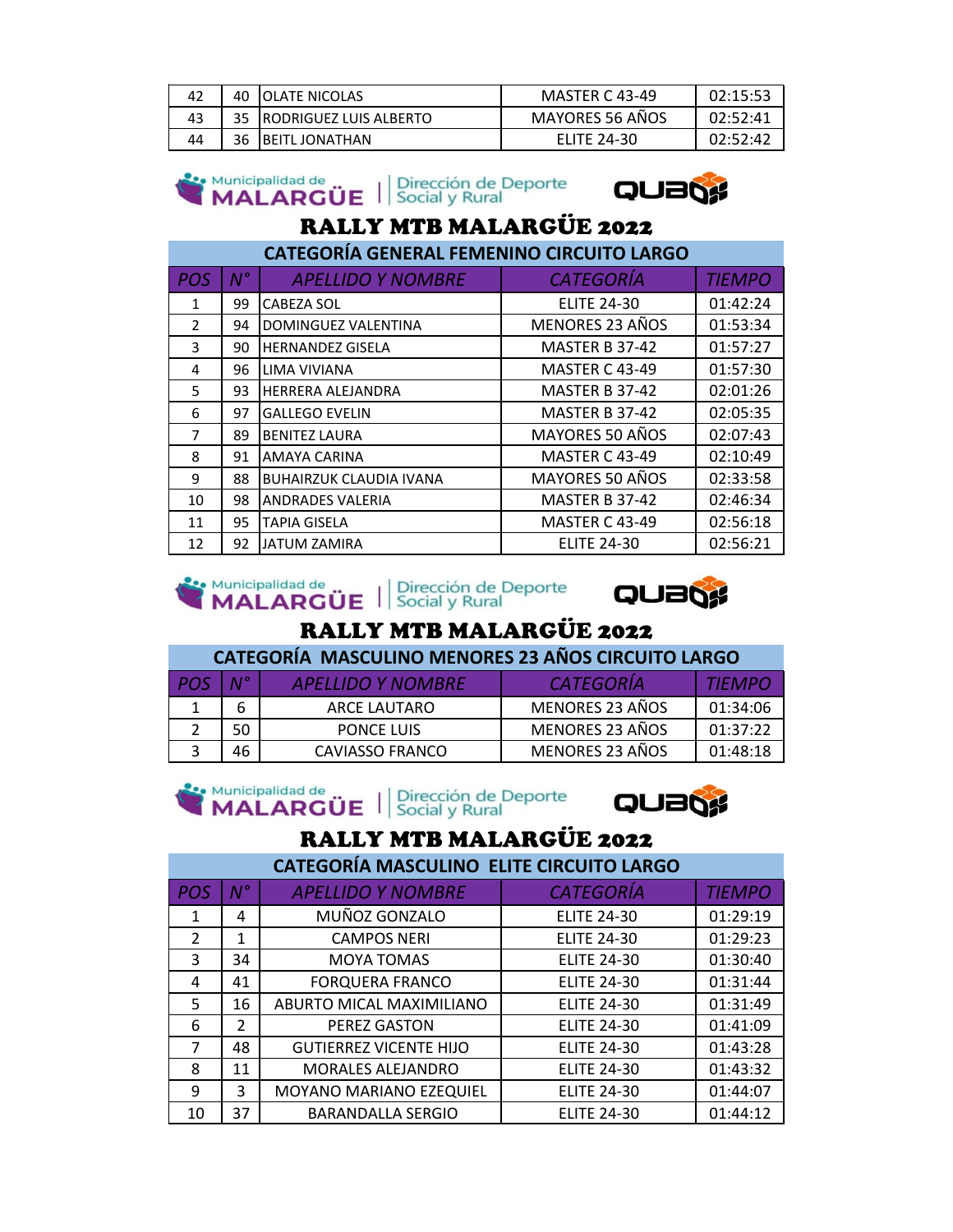| ᆠᆠ | 30 | SALINAS ALEJANDRO | 24-30 | $+0.2$ |
|----|----|-------------------|-------|--------|
| ∸∸ | 36 | ONATHAN           | 24-30 |        |

Se Municipalidad de UDI Dirección de Deporte



## RALLY MTB MALARGÜE 2022

| <b>CATEGORÍA MASCULINO MASTER "A" CIRCUITO LARGO</b> |             |                          |                         |               |  |
|------------------------------------------------------|-------------|--------------------------|-------------------------|---------------|--|
| POS                                                  | $N^{\circ}$ | <b>APELLIDO Y NOMBRE</b> | <b>CATEGORÍA</b>        | <b>TIEMPO</b> |  |
| 1                                                    | 43          | ARABENA EDGAR            | <b>MASTER "A" 31-36</b> | 01:34:54      |  |
| 2                                                    | 10          | <b>BOIXADERA ELVIS</b>   | <b>MASTER "A" 31-36</b> | 01:36:01      |  |
| 3                                                    | 27          | <b>BRAVO ESTEBAN</b>     | <b>MASTER "A" 31-36</b> | 01:39:52      |  |
| 4                                                    | 47          | PEREZ FRANCISCO          | <b>MASTER "A" 31-36</b> | 01:42:27      |  |
| 5                                                    | 5.          | <b>TOPPANO ENRIQUE</b>   | <b>MASTER "A" 31-36</b> | 01:51:03      |  |
| 6                                                    | 32          | <b>MUZI MATIAS</b>       | <b>MASTER "A" 31-36</b> | 01:52:44      |  |
| 7                                                    | 33          | <b>FALCONE CRISTIAN</b>  | <b>MASTER "A" 31-36</b> | 01:53:13      |  |
| 8                                                    | 26          | <b>CARA RICARDO</b>      | <b>MASTER "A" 31-36</b> | 02:05:21      |  |







### RALLY MTB MALARGÜE 2022

| <b>CATEGORÍA MASCULINO MASTER "B" CIRCUITO LARGO</b> |             |                          |                         |               |  |
|------------------------------------------------------|-------------|--------------------------|-------------------------|---------------|--|
| POS                                                  | $N^{\circ}$ | <b>APELLIDO Y NOMBRE</b> | <b>CATEGORÍA</b>        | <b>TIEMPO</b> |  |
|                                                      | 38          | <b>GABRIEL DAPRATTO</b>  | <b>MASTER "B" 37-42</b> | 01:28:08      |  |
|                                                      | 39          | <b>GOMEZ ALBERTO</b>     | <b>MASTER "B" 37-42</b> | 01:31:46      |  |
| 3                                                    |             | <b>GUTIERREZ BRUNO</b>   | <b>MASTER "B" 37-42</b> | 01:41:06      |  |
|                                                      | 12          | VAZQUEZ LUIS EDUARDO     | <b>MASTER "B" 37-42</b> | 01:58:19      |  |





## RALLY MTB MALARGÜE 2022

|                | <b>CATEGORÍA MASCULINO MASTER "C" CIRCUITO LARGO</b> |                          |                         |               |  |  |
|----------------|------------------------------------------------------|--------------------------|-------------------------|---------------|--|--|
| <b>POS</b>     | N°                                                   | <b>APELLIDO Y NOMBRE</b> | <b>CATEGORÍA</b>        | <b>TIEMPO</b> |  |  |
| 1              | 9                                                    | <b>COGO JUAN CARLOS</b>  | <b>MASTER "C" 43-49</b> | 01:34:49      |  |  |
| $\overline{2}$ | 20                                                   | <b>VARGAS ANTONIO</b>    | <b>MASTER "C" 43-49</b> | 01:38:17      |  |  |
| 3              | 24                                                   | <b>MASS MARIO</b>        | <b>MASTER "C" 43-49</b> | 01:38:41      |  |  |
| 4              | 8                                                    | <b>BERNALES SANTIAGO</b> | <b>MASTER "C" 43-49</b> | 01:43:53      |  |  |
| 5              | 15                                                   | <b>AMAYA WALTER</b>      | <b>MASTER "C" 43-49</b> | 01:46:45      |  |  |
| 6              | 49                                                   | <b>MORALES MARTIN</b>    | <b>MASTER "C" 43-49</b> | 01:46:47      |  |  |
| 7              | 19                                                   | <b>RUIZ JORGE</b>        | <b>MASTER "C" 43-49</b> | 01:53:49      |  |  |
| 8              | 25                                                   | <b>MACARIO JORGE</b>     | <b>MASTER "C" 43-49</b> | 01:56:20      |  |  |
| 9              | 18                                                   | DI MARCO RAUL            | <b>MASTER "C" 43-49</b> | 02:01:03      |  |  |
| 10             | 40                                                   | <b>OLATE NICOLAS</b>     | <b>MASTER "C" 43-49</b> | 02:15:53      |  |  |





RALLY MTB MALARGÜE 2022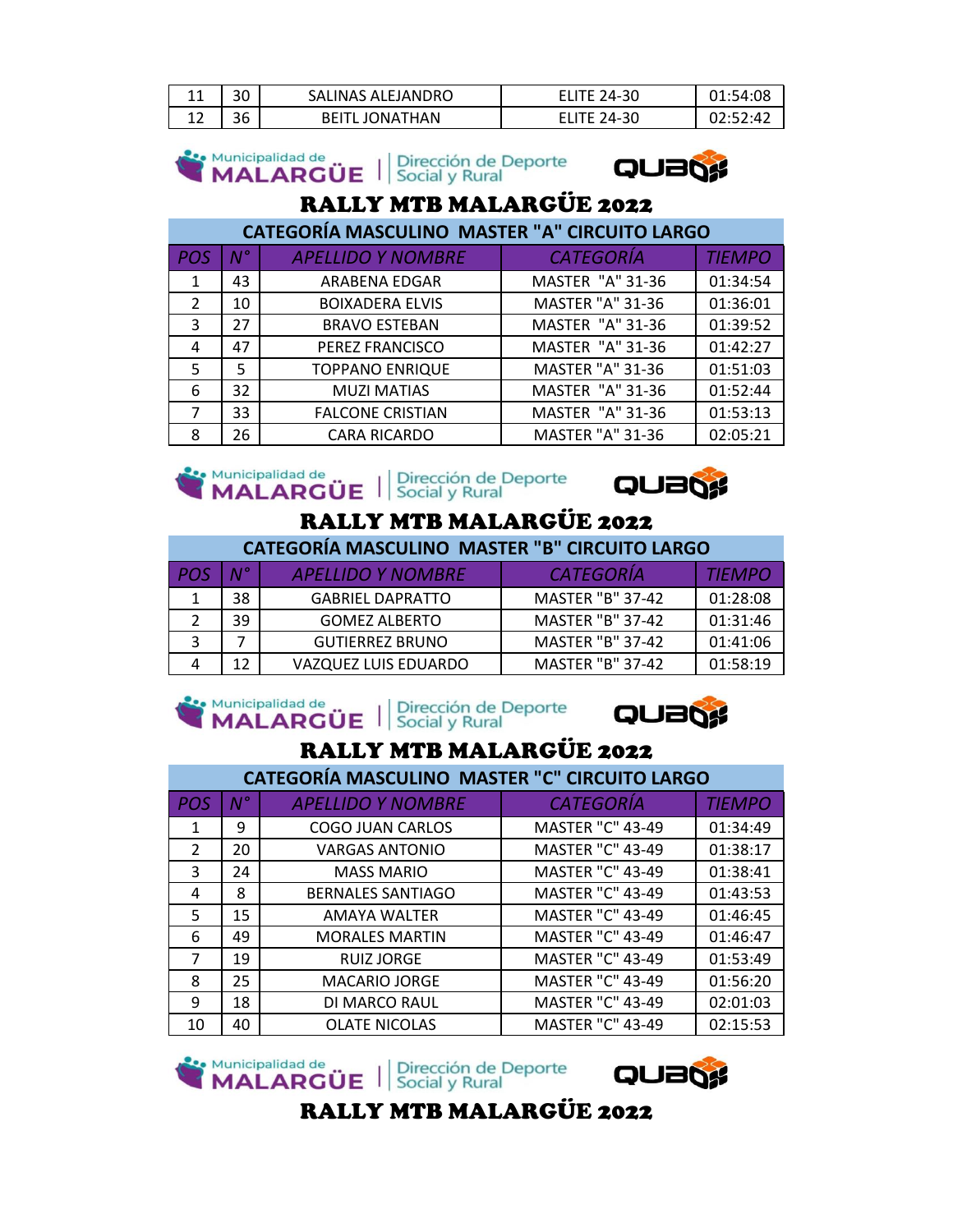| <b>CATEGORÍA MASCULINO MASTER "D" CIRCUITO LARGO</b> |  |                          |                  |          |  |
|------------------------------------------------------|--|--------------------------|------------------|----------|--|
| $POS \mid N^{\circ}$                                 |  | <b>APELLIDO Y NOMBRE</b> | CATEGORIA        | TIFMPO   |  |
| $\mathbf{1}$                                         |  | GOMEZ IVAN               | MASTER "D" 49-56 | 01:49:20 |  |

2 21 MACARIO JAVIER MASTER "D" 49-56 02:15:32

#### Municipalidad de Municipalidad de Universión de Deporte



## RALLY MTB MALARGÜE 2022

| <b>CATEGORÍA MASCULINO MAYORES DE 56 AÑOS</b> |             |                                |                    |               |  |
|-----------------------------------------------|-------------|--------------------------------|--------------------|---------------|--|
| POS                                           | $N^{\circ}$ | <b>APELLIDO Y NOMBRE</b>       | <b>CATEGORÍA</b>   | <b>TIEMPO</b> |  |
| 1                                             | 42          | ROJAS RAMON                    | MAYORES DE 56 AÑOS | 01:47:01      |  |
| 2                                             | 14          | <b>MANSILLA AURELIANO</b>      | MAYORES DE 56 AÑOS | 01:47:12      |  |
| 3                                             | 45          | <b>GUTIERREZ VICENTE</b>       | MAYORES DE 56 AÑOS | 01:55:21      |  |
|                                               | 29          | <b>FLORES NORBERTO ANTONIO</b> | MAYORES DE 56 AÑOS | 01:58:29      |  |
|                                               | 35          | RODRIGUEZ LUIS ALBERTO         | MAYORES DE 56 AÑOS | 02:52:41      |  |





### RALLY MTB MALARGÜE 2022

**CATEGORÍA FEMENINO MENORES DE 23 AÑOS** 

|   |    | <b>TIJO Y NOMBRE</b><br>Δυ⊧ι |                 |    |
|---|----|------------------------------|-----------------|----|
| ∽ | 94 | <b>IDOMINGUEZ VALENTINA</b>  | MENORES 23 AÑOS | ≺⊿ |

Municipalidad de Dirección de Deporte **MALARGÜE** Social y Rural



## RALLY MTB MALARGÜE 2022

| <b>CATEGORÍA FEMENINO ELITE</b> |             |                          |                    |               |  |
|---------------------------------|-------------|--------------------------|--------------------|---------------|--|
| <b>POS</b>                      | $N^{\circ}$ | <b>APELLIDO Y NOMBRE</b> | <b>CATEGORIA</b>   | <i>TIEMPO</i> |  |
|                                 | 99          | CABEZA SOL               | <b>ELITE 24-30</b> | 01:42:24      |  |
|                                 | 92          | JATUM ZAMIRA             | <b>ELITE 24-30</b> | 02:56:21      |  |





### RALLY MTB MALARGÜE 2022

| <b>CATEGORÍA FEMENINO MASTER "B"</b> |             |                          |                         |               |
|--------------------------------------|-------------|--------------------------|-------------------------|---------------|
| POS                                  | $N^{\circ}$ | <b>APELLIDO Y NOMBRE</b> | <b>CATEGORIA</b>        | <b>TIEMPO</b> |
|                                      | 90          | <b>HERNANDEZ GISELA</b>  | <b>MASTER "B" 37-42</b> | 01:57:27      |
|                                      | 93          | HERRERA ALEJANDRA        | <b>MASTER "B" 37-42</b> | 02:01:26      |
|                                      | 97          | <b>GALLEGO EVELIN</b>    | <b>MASTER "B" 37-42</b> | 02:05:35      |
|                                      | 98          | ANDRADES VALERIA         | <b>MASTER "B" 37-42</b> | 02:46:34      |

Municipalidad de Municipalidad de Universión de Deporte



## RALLY MTB MALARGÜE 2022

**CATEGORÍA FEMENINO MASTER "C"**